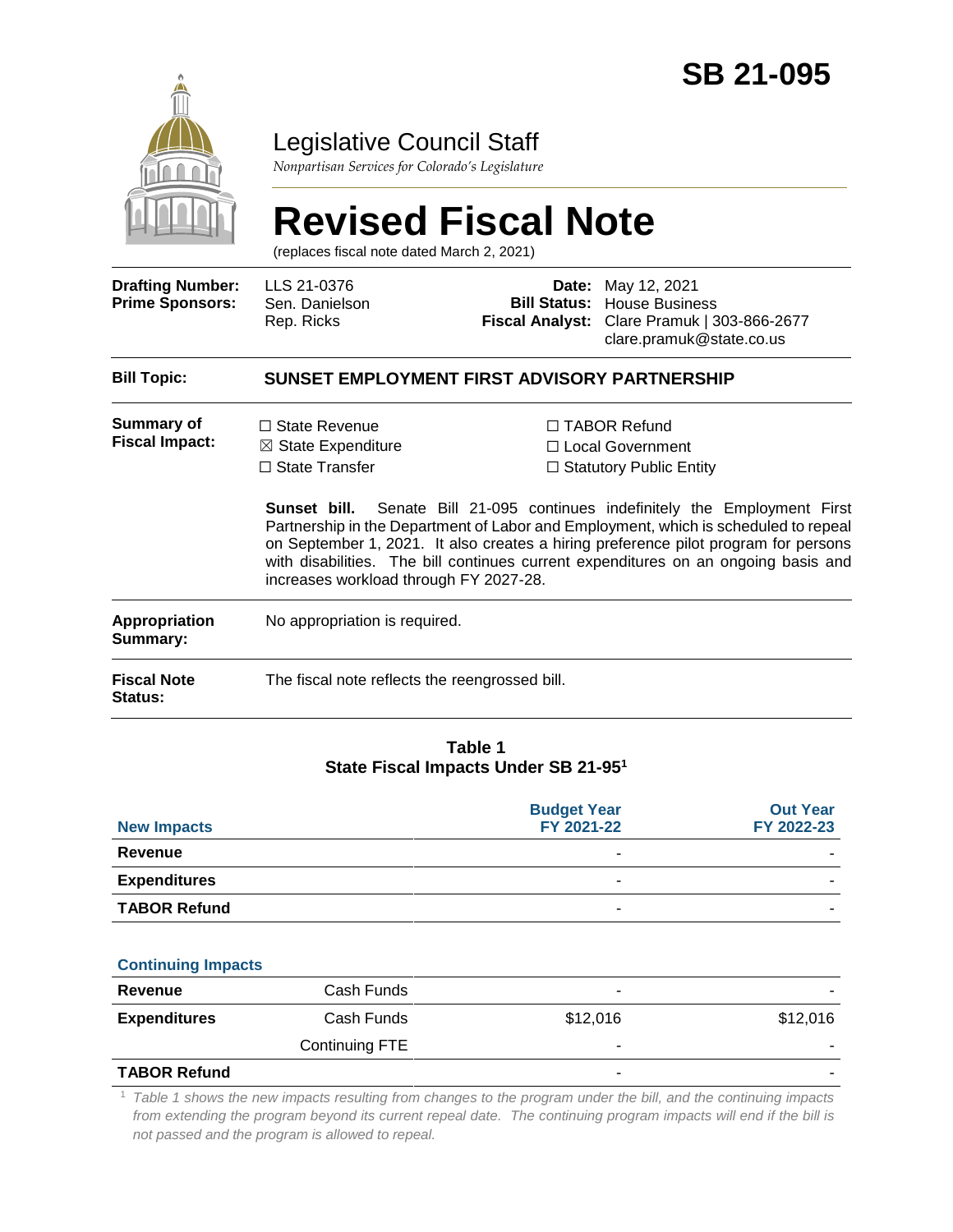Page 2

### **Summary of Legislation**

This bill continues indefinitely the Employment First Partnership in the Department of Labor and Employment (CDLE), which is scheduled to repeal on September 1, 2021. It adds the following agencies to the definition of "agency partners" that collaborate with the partnership:

- the Colorado Office of Employment First;
- JFK Partners within the Department of Pediatrics of the University of Colorado School of Medicine, and
- the University of Colorado Anschutz Medical Campus.

The bill also requires that by January 1, 2023, the Executive Director of the CDLE, in collaboration with the State Personnel Director in the Department of Personnel and Administration (DPA), develop and implement a hiring preference pilot program for persons with disabilities applying to the CDLE. Other departments may participate in the pilot program until December 31, 2027. By November 1, 2027, any participating department must provide a report to the state personnel director who will compile the reports for submission to the House and Senate business committees.

#### **Background**

The Employment First Partnership was established in Senate Bill 16-077 to require five agency partners—the Department of Labor and Employment, the Department of Health Care Policy and Financing, the Department of Education, the Department of Higher Education, and the Department of Human Services, to work together to identify employment and educational opportunities for persons with disabilities.

### **Continuing Program Impacts**

Based on the department's FY 2021-22 budget request, the Department of Labor and Employment is expected to have expenditures of \$12,016 to administer the Employment First Partnership. If this bill is enacted, current expenditures will continue for the program starting in FY 2021-22. If this bill is not enacted, the program will end on September 1, 2021.

#### **State Expenditures**

Workload will increase in the CDLE and the DPA to develop and implement the pilot program and then evaluate and report on it. Departments that participate in the pilot program will also have an increased workload to implement and report on the pilot program. These increases can be accomplished within existing appropriations.

### **Effective Date**

The bill takes effect September 1, 2021.